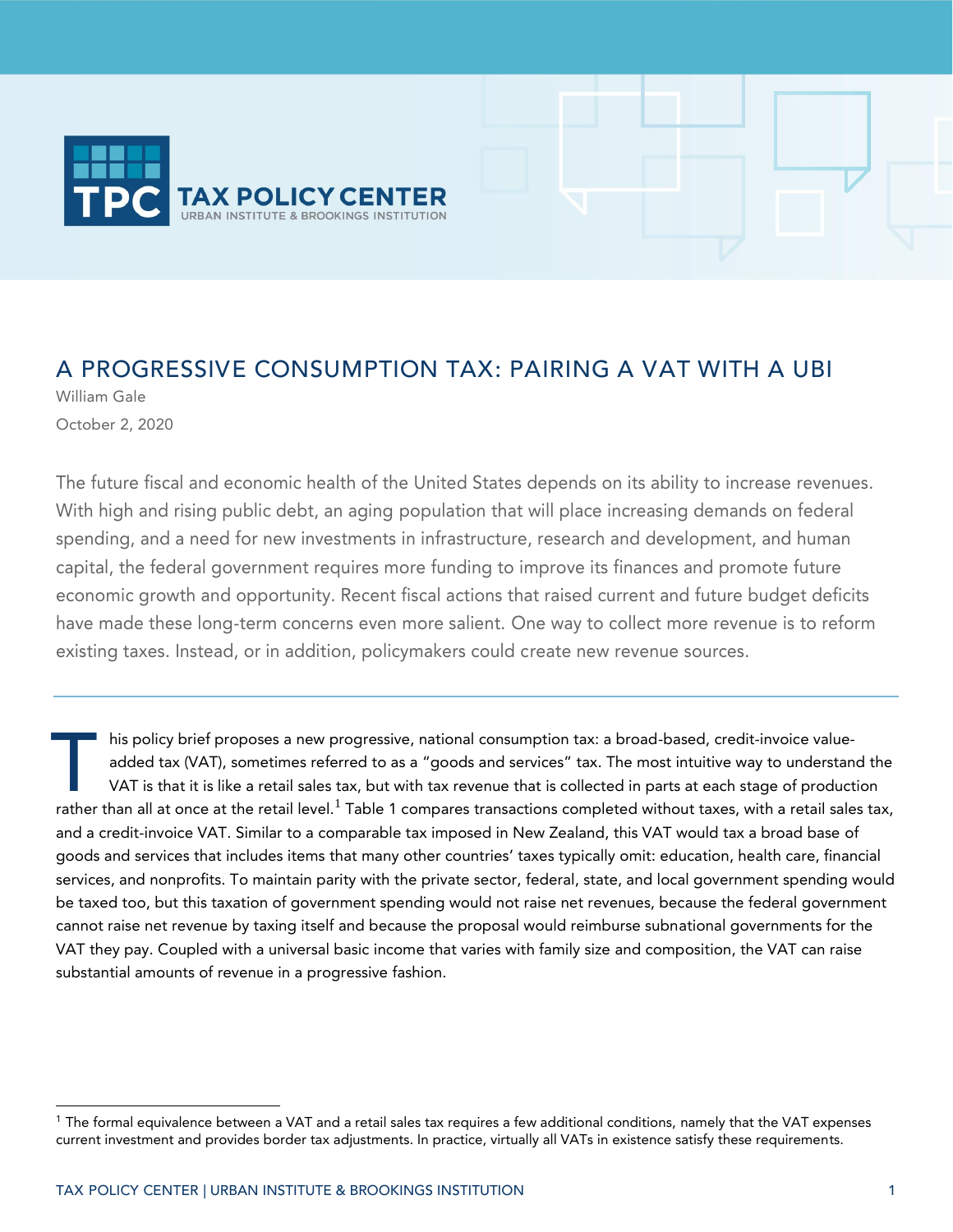### TABLE 1 Taxes, Sales, and Value Added Under Alternative Taxes



|                    |              | (1)                | (2)                       | (3)                                      | (4)                   | (5)                                | (6)                               |
|--------------------|--------------|--------------------|---------------------------|------------------------------------------|-----------------------|------------------------------------|-----------------------------------|
|                    |              | <b>Value added</b> | Tax collected on<br>sales | <b>Total sales</b><br>(including<br>tax) | <b>Tax</b><br>credits | Net tax<br>payments<br>$(2) - (4)$ | Net recipts                       |
|                    | Farmer       | 40                 | 0                         | 40                                       | $\overline{0}$        | $\mathbf 0$                        | 40                                |
| No taxes           | <b>Baker</b> | 60                 | $\overline{0}$            | 100                                      | $\mathbf 0$           | $\mathbf 0$                        | 60<br>(i.e., 100 - 40)            |
|                    | Farmer       | 40                 | $\mathbf 0$               | 40                                       | $\overline{0}$        | $\overline{0}$                     | 40                                |
| Retail sales tax   | <b>Baker</b> | 60                 | 10                        | 110                                      | $\mathbf 0$           | 10                                 | 60<br>(i.e., 110 - 40 - 10)       |
| Credit-invoice VAT | Farmer       | 40                 | $\overline{4}$            | 44                                       | $\mathbf 0$           | $\overline{4}$                     | 40<br>$(i.e., 44 - 4)$            |
|                    | <b>Baker</b> | 60                 | 10                        | 110                                      | $\overline{4}$        | 6                                  | 60<br>$(i.e., 110 - 44 - 10 + 4)$ |

The proposal comes with five important provisions and considerations. First, the VAT proposed here is intended to work in conjunction with other, highly progressive policies, like making the income tax more progressive, creating an ongoing direct wealth tax, enacting capital gains reforms, or implementing other policy changes that raise taxes on well-to-do households. There are important reasons to raise tax burdens on high-income and high-wealth households relative to others, so this proposal should be read as a complement to—not a substitute for—other ways to raise taxes on the rich. $^2$  This is because taxes on high-income and high-wealth households, by themselves, are not likely to raise sufficient revenue to allow the federal government to control stabilize the amount of outstanding debt, invest in the economy, and provide payments to the elderly (Gale 2019). In addition, pairing a VAT with these policies is likely to make them more effective. One of the easiest ways for higher-income households to avoid wealth taxes or income taxes is to consume more—an avenue that a VAT makes less attractive. Finally, and perhaps most importantly, in light of secular increases in income and wealth inequality, it is inappropriate to ask the middle class to pay the higher taxes a VAT entails without also enacting substantially higher levies on high-income and high-wealth households.

Second, to ensure that the VAT is on balance a progressive reform, it should be coupled with several policies that relieve the burdens on low- and middle-income households. Means-tested government transfers should be adjusted for any increase in the price level (including the VAT) so that the real after-tax value of these benefits remains unchanged. In addition, Congress should stipulate a one-time change in how Social Security benefits are calculated to counteract what would otherwise be an after-tax benefit reduction imposed on new generations of beneficiaries by the VAT. A VAT with these two adjustments is progressive—it reduces after-tax income of lower-income households by a smaller proportion than it does for higher-income households. The reason is that protected forms of income—Social Security and means-tested transfers—constitute a much larger share of income for lower-income groups.

This policy package can be made even more progressive by using a portion of VAT revenues to provide each household with a universal basic income (UBI) based on family size and composition. This benefit would be provided through quarterly payments to each family, for an annual reimbursement equal to two times the poverty line times the consumption tax rate. For example, with a 10 percent VAT, a family of four would receive about \$5,200 back each year, compensating them for taxes paid on about \$52,000 of consumption. $^3$  Families that spend less than two times the

TAX POLICY CENTER | URBAN INSTITUTE & BROOKINGS INSTITUTION 2

<sup>&</sup>lt;sup>2</sup> See Batchelder and Kamin (2019), Gale (2019), and Saez and Zucman (2019a, 2019b) for further discussion of taxing the rich.

 $3$  These payments would not be considered in determining eligibility for federal, state, or local government means-tested programs.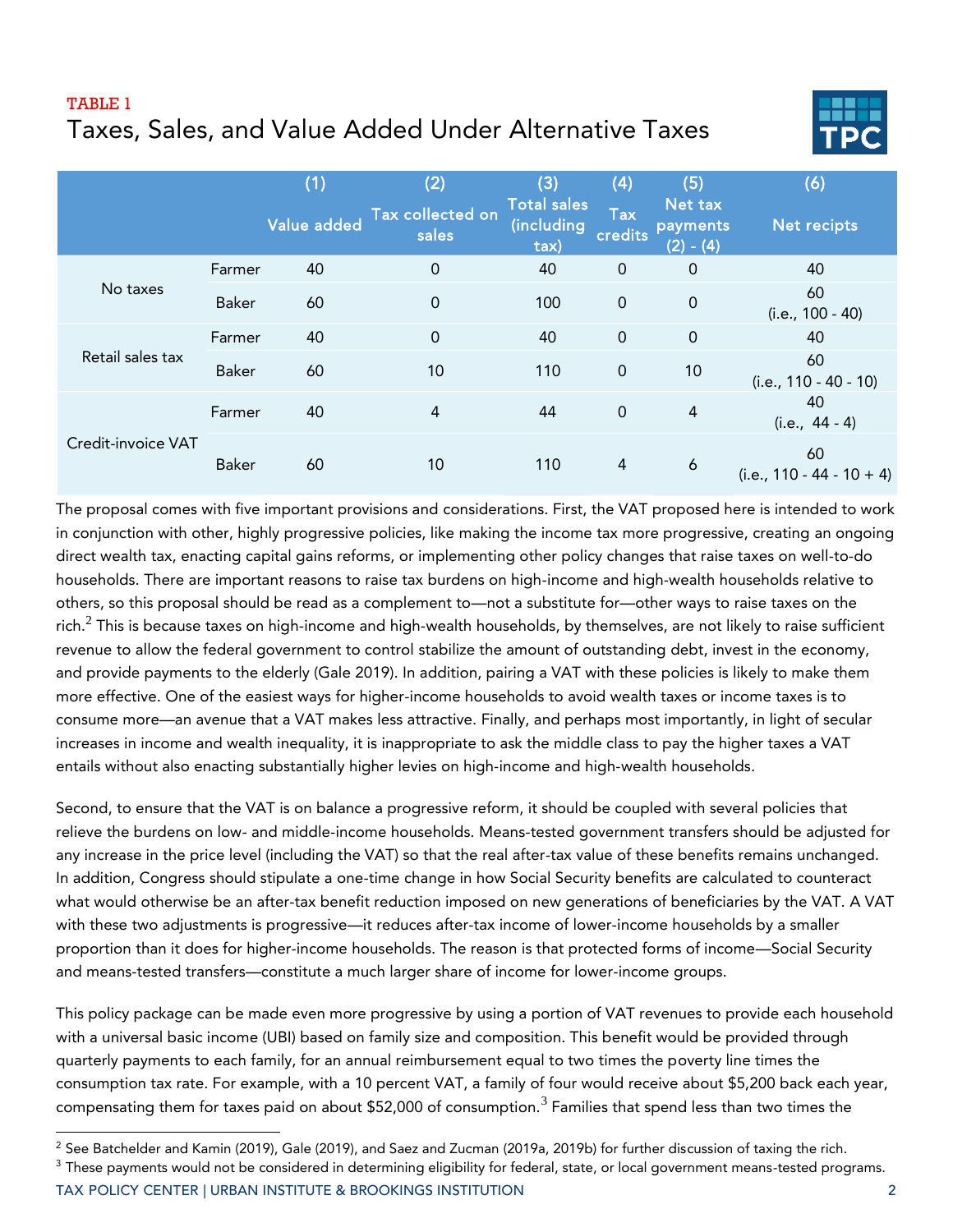poverty line would receive more from the UBI than they would pay in VAT. Families with higher spending would only face a net tax burden when they consume goods and services that aggregate to more than two times the poverty line. Including the UBI, the VAT is remarkably progressive by conventional standards: after-tax income would rise by almost 17 percent in the lowest income quintile, remain virtually unchanged in the middle quintile, and fall by 5.5 percent among the top 1 percent of households (see Table 2).

### TABLE 2

# Distribution of 10 Percent VAT by Income Percentiles, with and without Universal Basic Income (UBI)



| <b>Expanded cash</b><br>income percentile <sup>a,b'</sup> | Percent change in after-tax<br>income <sup>c</sup> |            | Share of total federal tax<br>changed |            |  |
|-----------------------------------------------------------|----------------------------------------------------|------------|---------------------------------------|------------|--|
|                                                           | <b>No UBI</b>                                      | <b>UBI</b> | <b>No UBI</b>                         | <b>UBI</b> |  |
| Lowest quintile                                           | $-3.7$                                             | 16.9       | 2.9                                   | $-46.0$    |  |
| Second quintile                                           | $-4.5$                                             | 4.6        | 7.4                                   | $-26.0$    |  |
| Middle quintile                                           | $-5.3$                                             | 0.1        | 14.1                                  | $-0.8$     |  |
| Fourth quintile                                           | $-5.9$                                             | $-2.4$     | 21.9                                  | 30.6       |  |
| Top quintile                                              | $-6.1$                                             | $-4.7$     | 53.3                                  | 142.6      |  |
| Total                                                     | $-5.7$                                             | $-1.7$     | 100.0                                 | 100.0      |  |
| 80th-90th percentiles                                     | $-6.3$                                             | $-3.8$     | 15.6                                  | 32.9       |  |
| 90th-95th percentiles                                     | $-6.3$                                             | $-4.5$     | 10.6                                  | 26.3       |  |
| 95th-99th percentiles                                     | $-6.2$                                             | $-5.1$     | 13.3                                  | 37.6       |  |
| Top 1 percent                                             | $-5.8$                                             | $-5.5$     | 13.8                                  | 45.8       |  |
| Top 0.1 percent                                           | $-5.4$                                             | $-5.3$     | 6.0                                   | 20.4       |  |
|                                                           |                                                    |            |                                       |            |  |

Source: Urban-Brookings Tax Policy Center Microsimulation Model (version 0319-2).

#### Notes:

(a) Includes both filing and non-filing units but excludes those that are dependents of other tax units. Tax units with negative adjusted gross income are excluded from their respective income class but are included in the totals. For a description of expanded cash income, see Urban-Brookings Tax Policy Center (2019).

(b) The income percentile classes used in this table are based on the income distribution for the entire population and contain an equal number of people, not tax units. The breaks are as follows (in 2019 dollars, based on tax year 2020): 20%, \$25,700; 40%, \$51,300; 60%, \$92,300; 80%, \$167,000; 90%, \$245,000; 95%, \$348,000; 99%, \$828,000; and 99.9%, \$3,708,100.

(c) After-tax income is expanded cash income less the following: individual income tax (net of refundable credits), corporate income tax, payroll taxes (Social Security and Medicare), estate tax, and excise taxes.

(d) The sum shares figures may not add to 100 percent because of rounding errors and other factors.

Third, to avoid the VAT depressing the economy in the short run, most or all of the revenues collected in the years immediately following enactment should be spent on programs that stimulate the economy. For example, revenue from a VAT (after the adjustments described above) could be used to expand the UBI, restructure or reduce other taxes, pay for health care (Burman 2009), fund work incentives (Burman 2019), boost necessary government investments, or provide temporary stimulus, all of which would help offset any demand reduction from the introduction of the VAT. Over time, some of those uses could be scaled back so that revenues from the VAT should be used to reduce the federal debt.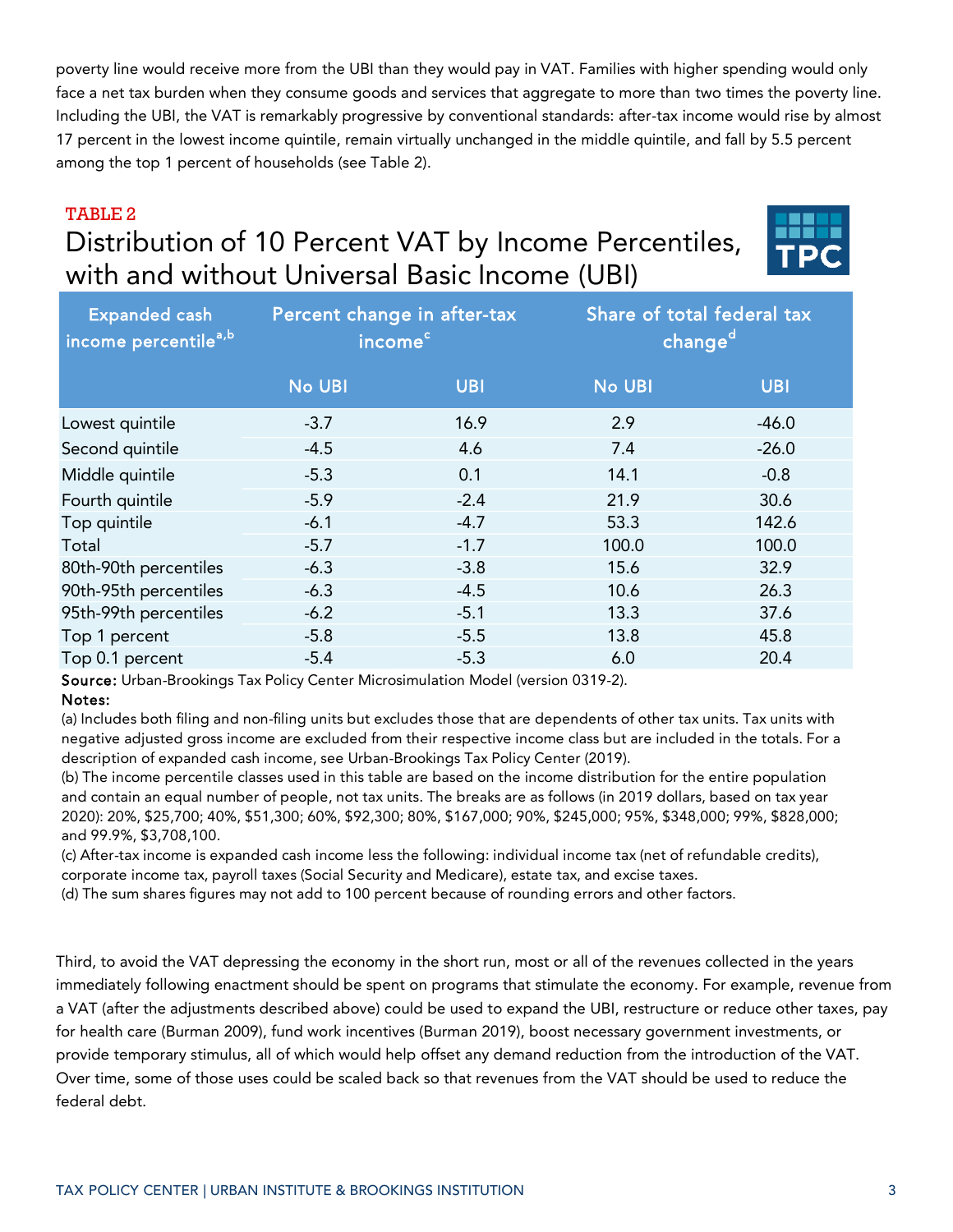Fourth, in the enabling legislation, Congress should direct the Federal Reserve to accommodate the VAT by allowing the nominal price level to rise by the full extent of the tax. If the price level rises by less than this amount, some of the adjustment to a VAT would take place through declines in nominal wages, which could be a costly and lengthy process.

Fifth, while I am not wedded to a particular tax rate, I use a 10 percent federal VAT in this proposal. If states converted their existing retail sales taxes to conform with a federal VAT base, they would need to set a VAT rate of 6.6 percent, on average, to raise current levels of revenue in a manner that is more generous to the bottom 40 percent of the income distribution than current sales taxes. The average combined federal-state VAT, 16.6 percent, would be significantly below the 2018 OECD average VAT rate of 19.3 percent.

Taking these five considerations into account, the broad-based credit- invoice VAT this chapter proposes would bring to the United States a progressive and growth-friendly version of the revenue source that so many other nations rely upon. America has never had a national broad-based consumption tax of any kind, but the VAT is the world's most common consumption tax, used by more than 160 countries, including every economically advanced nation except the United States. In 2016, consumption tax revenues were just 3.7 percent of GDP in the United States, mainly through state and local sales taxes, compared with 10.5 percent in other OECD countries, mostly through VATs. $4$ 

VATs are popular for many reasons. First, and most importantly, VATs raise a lot of money. Asked why he robbed banks, Willie Sutton supposedly said, "Because that's where the money is" (Federal Bureau of Investigation 2015). As a tax on a broad measure of consumption, VATs are "where the money is" in tax reform. In other OECD countries, VATs are the third largest revenue source, behind social security and personal income taxes.<sup>5</sup>

A VAT initiated in 2020 at a 10 percent rate would raise \$247 billion, or 1.1 percent of GDP, even after funding a UBI that provides families payments equal to the VAT rate times twice the poverty line (Table 3). Over the course of 2020– 29, the policy would raise \$2.9 trillion. If a UBI were not implemented, the VAT would raise revenue by a whopping  $\$842$  billion in 2020, or about 3.8 percent of GDP. $^6$  The 10-year revenue total from the stand-alone VAT is about  $\$10$ trillion. The net revenue generated by a stand-alone VAT would provide an enormous pool of resources to address social and economic problems.

<sup>&</sup>lt;sup>4</sup> All references to VAT data from OECD countries are from OECD (2016, 2017, 2018) and are weighted by GDP, unless otherwise noted.

<sup>5</sup> OECD (2019) defines social security contributions as "compulsory payments paid to general government that confer entitlement to receive a (contingent) future social benefit. They include unemployment insurance benefits and supplements, accident, injury and sickness benefits, old- age, disability and survivors' pensions, family allowances, reimbursements for medical and hospital expenses or provision of hospital or medical services. Contributions may be levied on both employees and employers. Such payments are usually earmarked to finance social benefits and are often paid to those institutions of general government that provide such benefits."  $6$  The proposed tax rates are equivalent to a markup at the cash register, in the same way that retail sales taxes are typically quoted. In technical terms, the proposed VAT rate is a tax-exclusive rate (Gale 2005).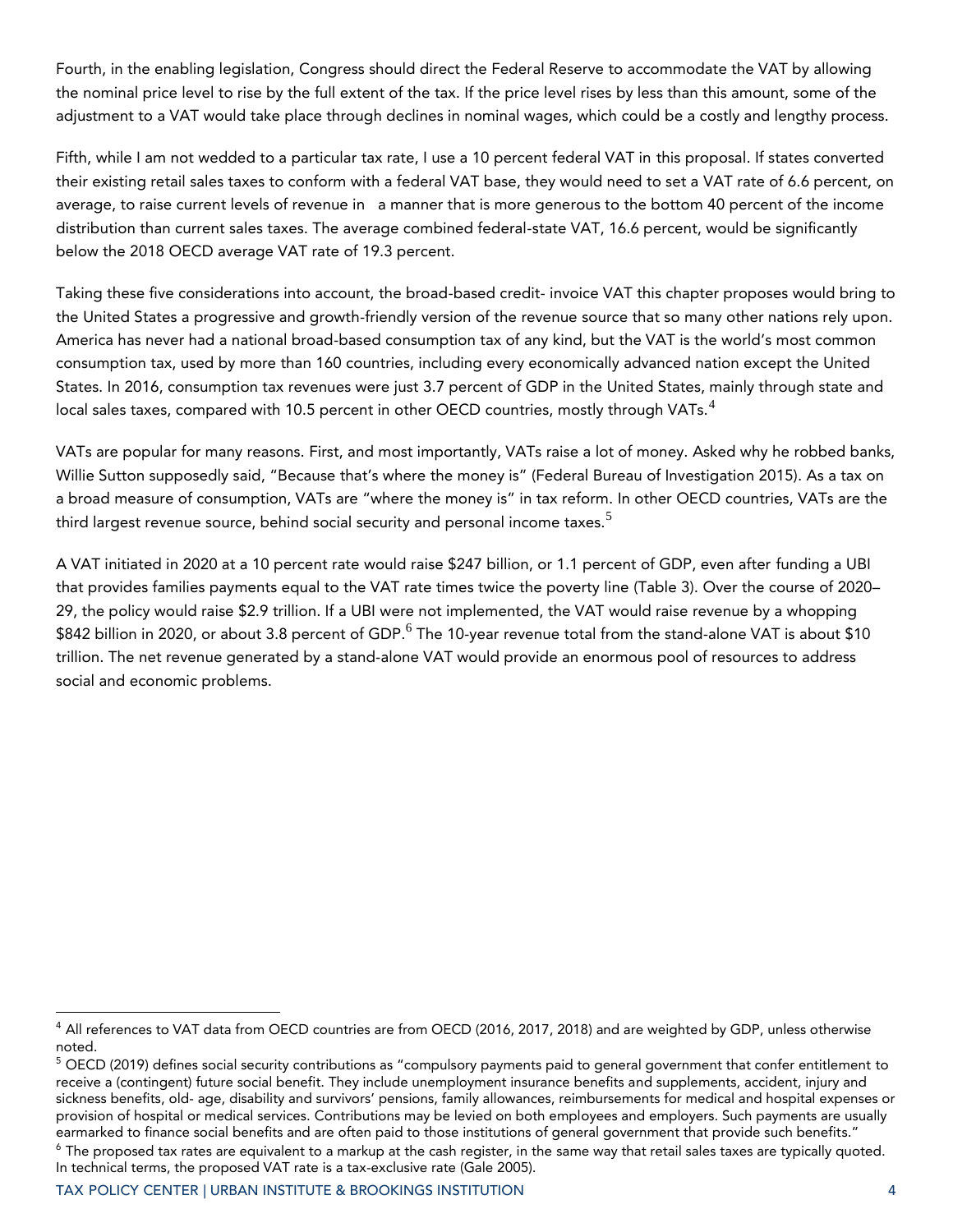#### TABLE 3

### Effect of VAT on Federal Revenue, Spending, and Deficit in 2020 with and without Universal Basic Income (UBI)

|                                                  | VAT (no UBI)<br>(billions of \$) | VAT (with UBI)<br>(billions of \$) |
|--------------------------------------------------|----------------------------------|------------------------------------|
| Gross VAT revenues                               | 979.6                            | 979.6                              |
| Less: Increase in federal cash transfer payments | 137.2                            | 137.2                              |
| Less: Rebate (rate x 2 x FPL)                    |                                  | 595.8                              |
| Net revenue, 2020                                | 842.4                            | 246.6                              |
| Net revenue, 2020-29                             | 10,023.3                         | 2,934.4                            |
|                                                  |                                  |                                    |

Source: Urban-Brookings Tax Policy Center Microsimulation Model (version 0319-2).

Notes: The proposal would introduce a VAT of 10 percent and provide a rebate in the form of a universal basic income for each household equal to 10 percent times twice the federal poverty level. The analysis shows the long-run impact on revenues and spending at 2020 levels of income and consumption. The analysis assumes that the Federal Reserve allows consumer prices to rise and that federal cash transfer benefits are increased to maintain real purchasing power.

Second, VATs are consistent with an efficient and prosperous economy. Future consumption is funded by existing wealth, future wages, or future excess returns on investments. As a result, a consumption tax effectively imposes a onetime implicit lump-sum tax on a broad measure of wealth existing at the time of implementation. The burden of this component of the VAT is imposed immediately upon enactment because the value of wealth changes. This outcome is easiest to see if the consumer price level, which includes the VAT, rises by the full VAT rate. In that case, existing assets can then be exchanged for less after-tax consumption than would have been the case had the VAT not been imposed.<sup>7</sup>

The burden a VAT places on existing wealth avoids three key pitfalls of a direct wealth tax: The VAT's wealth tax is extremely efficient because it is very difficult to avoid or evade; it does not require explicit valuation of particular assets; and it taxes excess returns, which is not distortionary, rather than taxing all returns, which is. But while this wealth tax is progressive by conventional standards because the distribution of wealth is skewed toward the top, the burden imposed by the VAT is substantially less progressive than that of a direct wealth tax with a high exemption. While the burden of a VAT on existing wealth is imposed immediately upon enactment through a decline in the purchasing power of existing assets, the explicit tax payments arising from future consumption of existing wealth accrue only over potentially long periods. Still, the present value of long-term revenue from the burden a VAT imposes on wealth is at least equal to—and may well exceed, under plausible assumptions—the 10-year (undiscounted) revenue yield of the wealth tax proposed by Senator Elizabeth Warren. Gross VAT revenues<br>
Less: Increase in federal cash transfer payments<br>
1979.6<br>
Less: Rebiate (rate x 2 x FPL)<br>
1979.<br>
Less: Rebiate (rate x 2 x FPL)<br>
Net revenue, 2020-29<br>
1979.<br>
Net revenue, 2020-29<br>
Net revenue, 2020-29<br>

<sup>7</sup> If the price level, including the VAT, did not rise, equity holders would bear the full burden of the wealth tax. Holders of nominal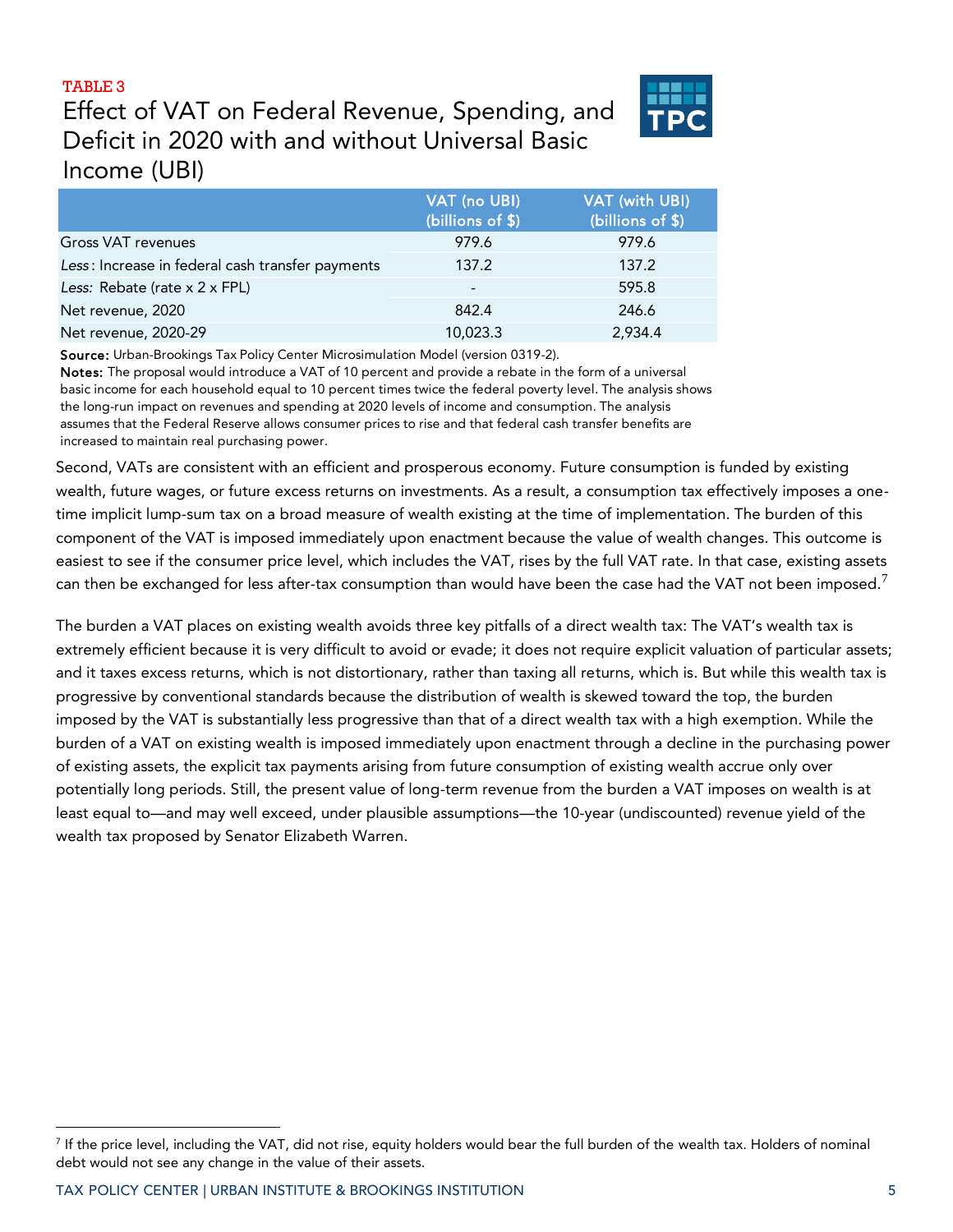A VAT also has important efficiency advantages over other types of taxes. Because VATs do not distort saving, investment, or financial decisions, they are more conducive to economic growth than income taxes or wealth taxes are. Because of the unique crediting structure that they employ, VATs are easier to administer and enforce than retail sales taxes. And by using border adjustments that remove taxes on exports but impose taxes on imports, VATs tax consumption, are consistent with other countries' tax systems and avoid creating distortions in international trade (Figure 1).

## FIGURE 1 Border Tax Adjustments Convert a Production Tax to a Consumption Tax



|                       |          | Domestic                                                                | Foreign                                                                   |  |  |
|-----------------------|----------|-------------------------------------------------------------------------|---------------------------------------------------------------------------|--|--|
|                       | Domestic | Domestic Goods                                                          | Exports                                                                   |  |  |
| ocation of Production | Foreign  | Imports                                                                 | Foreign Goods                                                             |  |  |
|                       |          | With a border tax adjustment, a VAT<br>is a tax on domestic consumption | Without a border tax adjustment, a<br>VAT is a tax on domestic production |  |  |

### Location of Consumption

Critics argue that a VAT could hurt small businesses, low-income households, the elderly, and state and local governments. These concerns are easily addressed:

- The United States should exempt small businesses from the tax as most countries do; the administrative burdens of taxing small businesses under a VAT may not be worth the revenue gains.
- Concerns about low-income and elderly households should be addressed by the UBI and by the adjustments to Social Security benefit calculations and means-tested transfers described above.
- No state would have to convert its sales tax to a VAT, but states that convert to a base that conforms with a federal VAT could more effectively tax services and interstate consumer purchases and avoid taxing business purchases, all with reduced administrative costs.

Critics also assert that a VAT would increase government revenues and thus inappropriately raise government spending. Yet in European countries, VATs did not boost government spending much, even when long-term debt was not an issue. Instead, the vast share of VAT revenue went to reducing outdated or poorly working sales and turnover taxes (the latter defined as taxes on transactions of intermediate goods rather than on value added). The United States is most likely to adopt a VAT in the context of a long- term debt reduction agreement that would presumably also impose limits on federal government spending.

Fears about the United States adopting a VAT can be further assuaged by looking at Canada's experience. The Canadian VAT has features to provide progressivity, and it has not swelled the government. Some of the provinces have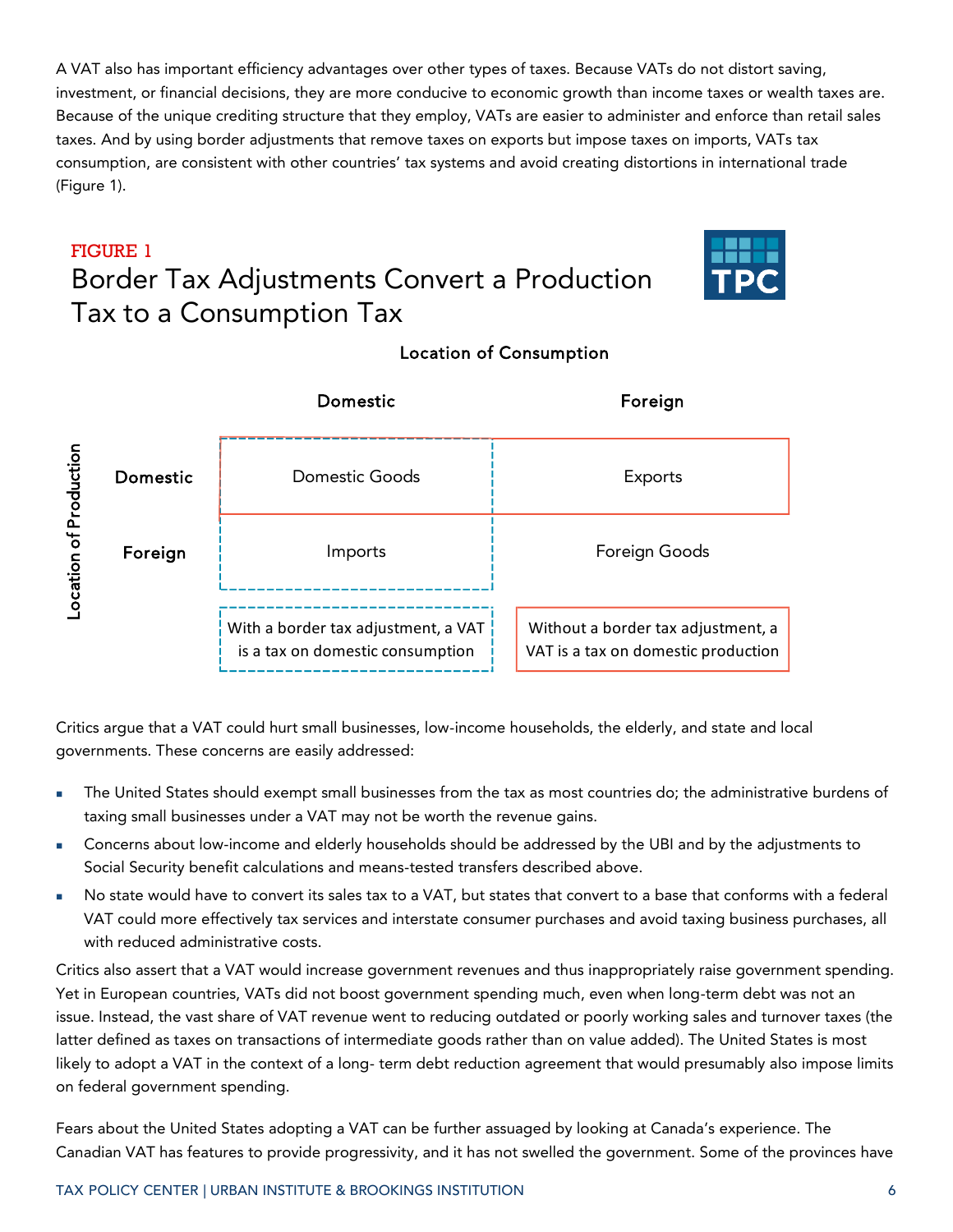kept their previous sales taxes, and some have conformed their provincial tax base with the federal VAT; all of the provinces retain the power to set their own rates.

So why don't we already have a VAT? More than 30 years ago Larry Summers summarized the VAT's political prospects by saying that "liberals think it's regressive and conservatives think it's a money machine," predicting that policymakers will enact a VAT only when liberals realize that it is a money machine and conservatives realize that it is regressive (Rosen 1988). $^8$  There is no better description of the political problem.

But Summers' statement also holds the key to reaching a political accord. Although liberals fear it would be regressive, a VAT can be part of a progressive strategy. For example, European countries impose VATs but also spend more generously than the United States on social policy priorities like universal health care, paid family leave, assistance for low-income households, and investments in children. And though conservatives fear it is a money machine, the VAT is efficient and can be part of a compromise with liberals that limits spending and highlights the need to pay for any new spending increases (as in Gale 2019).

In recent years, the VAT has received support from a variety of quarters. More than 20 years ago, leading legal scholar Michael Graetz proposed a VAT as part of a broader restructuring of the tax system, a proposal recently endorsed by Benjamin Cardin, the Democratic senator from Maryland (Graetz 1997, 2008, 2013; Cardin 2015). Numerous Republican political leaders—including Paul Ryan, Rand Paul, and Ted Cruz—have proposed that the United States adopt a VAT (though they do not call it that) as a way of reforming taxes (Ryan 2008; Paul 2015; Cruz Campaign 2015). The Domenici-Rivlin commission proposed a VAT (called a "debt reduction sales tax") for the purpose of paying down the federal debt (Debt Reduction Task Force 2010).

The key point is that—regardless of how political leaders would like to use the revenue—there is widespread agreement on the benefits of the VAT: it raises revenue in an efficient, equitable, and administrable manner that is consistent with an open economy. As noted, I do not specify the use of VAT revenues, but to make sure the VAT does not restrict aggregate demand in the short run, a sensible approach would use the revenues to fund economic stimulus, government investment or tax reform in the early years, and would only phase in federal debt reduction over longer horizons.

As America begins to confront the long-term impact of the COVID pandemic on the economy and the budget, a VAT-UBI combination has much to offer – higher revenues, a more equal distribution of income, and minimal economic disincentives.

<sup>&</sup>lt;sup>8</sup> Keen (2001, 198) notes that both the liberal and conservative views "are probably wrong."

TAX POLICY CENTER | URBAN INSTITUTE & BROOKINGS INSTITUTION 7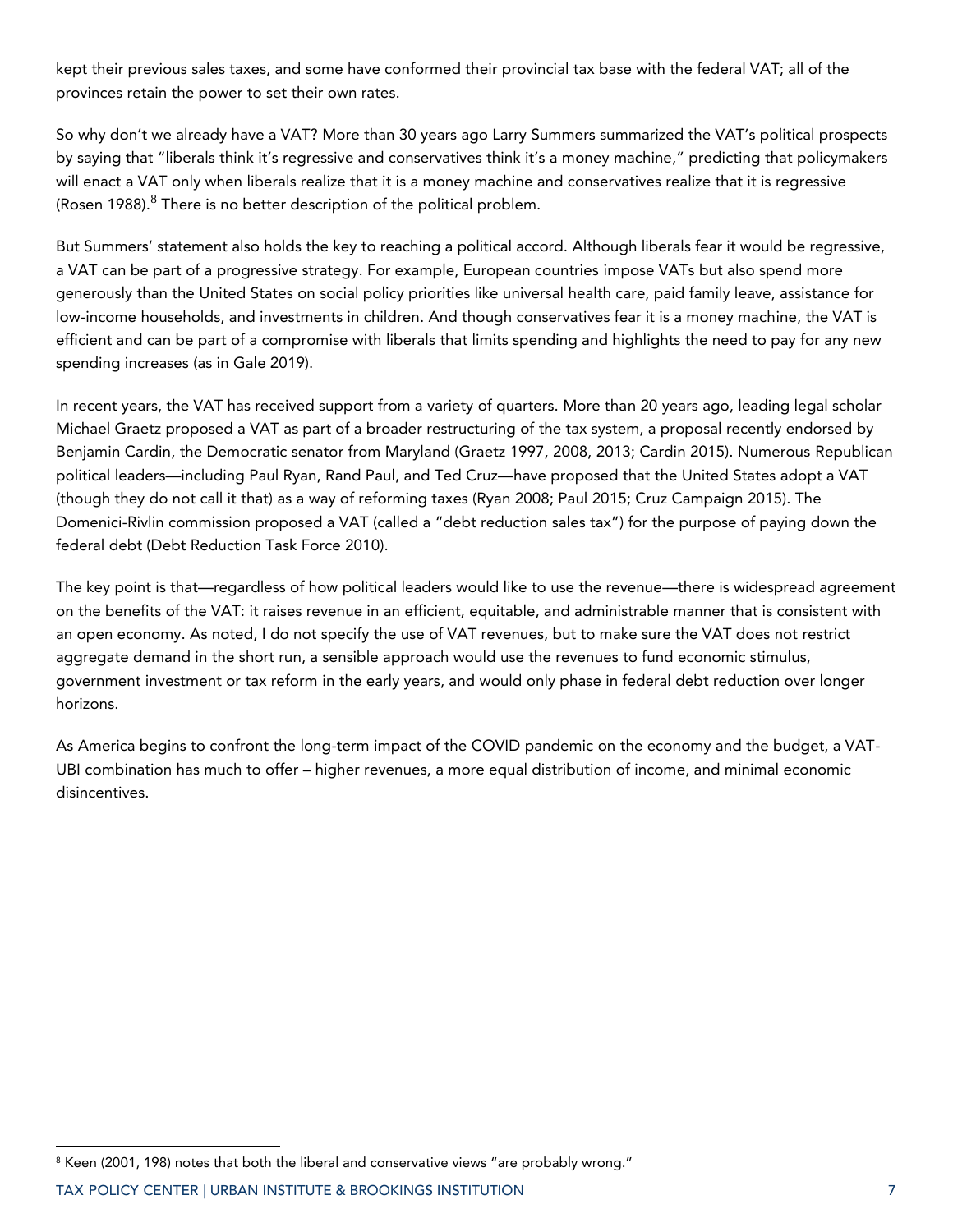#### REFERENCES

Batchelder, Lily, and David Kamin. 2019. "Taxing the Rich: Issues and Options." The Aspen Institute Economic Strategy Group.

- Burman, Leonard. 2009. "A Blueprint for Tax Reform and Health Reform." Urban-Brookings Tax Policy Center, Washington, DC.
- Burman, Leonard. 2019. "A Universal EITC: Sharing the Gains from Economic Growth, Encouraging Work, and Supporting Families." Urban-Brookings Tax Policy Center, Washington, DC.

Cardin, Ben. 2015. "Progressive Consumption Tax Act."

- Cruz Campaign. 2015. "The Simple Flat Tax Plan." Web page. https://www.tedcruz.org/tax\_plan/ index.html.
- Debt Reduction Task Force. 2010. "Restoring America's Future: Reviving the Economy, Cutting Spending and Debt, and Creating a Simple, Pro-Growth Tax System." Bipartisan Policy Center, Washington, DC.
- Federal Bureau of Investigation. 2015. "Famous Cases & Criminals: Willie Sutton." https://www.fbi. gov/about-us/history/famouscases/willie-sutton.
- Gale, William G. 2005. "The National Retail Sales Tax: What Would the Rate Have to Be?" Tax Notes 107 (7): 889–911.
- Gale, William G. 2019. Fiscal Therapy: Curing America's Debt Addiction and Investing in the Future. New York, NY: Oxford University Press.
- Graetz, Michael. 1997. The Decline (and Fall?) of the Income Tax. New York: W.W. Norton.
- Graetz, Michael. 2008. 100 Million Unnecessary Returns: A Simple, Fair, and Competitive Tax Plan for the United States. New Haven, CT: Yale University Press.
- Graetz, Michael. 2013. "The 'Competitive Tax Plan' Updated for 2015." Presentation at the National Tax Association, Tampa, FL.

Keen, Michael. 2001. "Preferential Regimes Can Make Tax Competition Less Harmful" National Tax Journal 54 (4): 757–62.

- OECD. 2019. Social Security Contributions. Retrieved from https://data.oecd.org/tax/social- security-contributions.htm.
- Paul, Rand. 2015. "Blow Up the Tax Code and Start Over." Fair and Flat Tax Plan. Retrieved from https://www.randpaul.com/news/rand-pauls-fair-and-flat-tax.
- Rosen, Jan M. 1988. "Tax Watch: The Likely New Forms of Taxes." New York Times, December 19.
- Ryan, Paul. 2008. Roadmap for America's Future Act of 2008. 110th Congress, 2nd Session.
- Saez, Emmanuel, and Gabriel Zucman. 2019a. "Progress Wealth Taxation." Conference Draft. Brookings Papers on Economic Activities, Fall 2019.
- Saez, Emmanuel, and Gabriel Zucman. 2019b. The Triumph of Injustice: How the Rich Dodge Taxes and How to Make them Pay. New York, NY: W.W. Norton & Co.